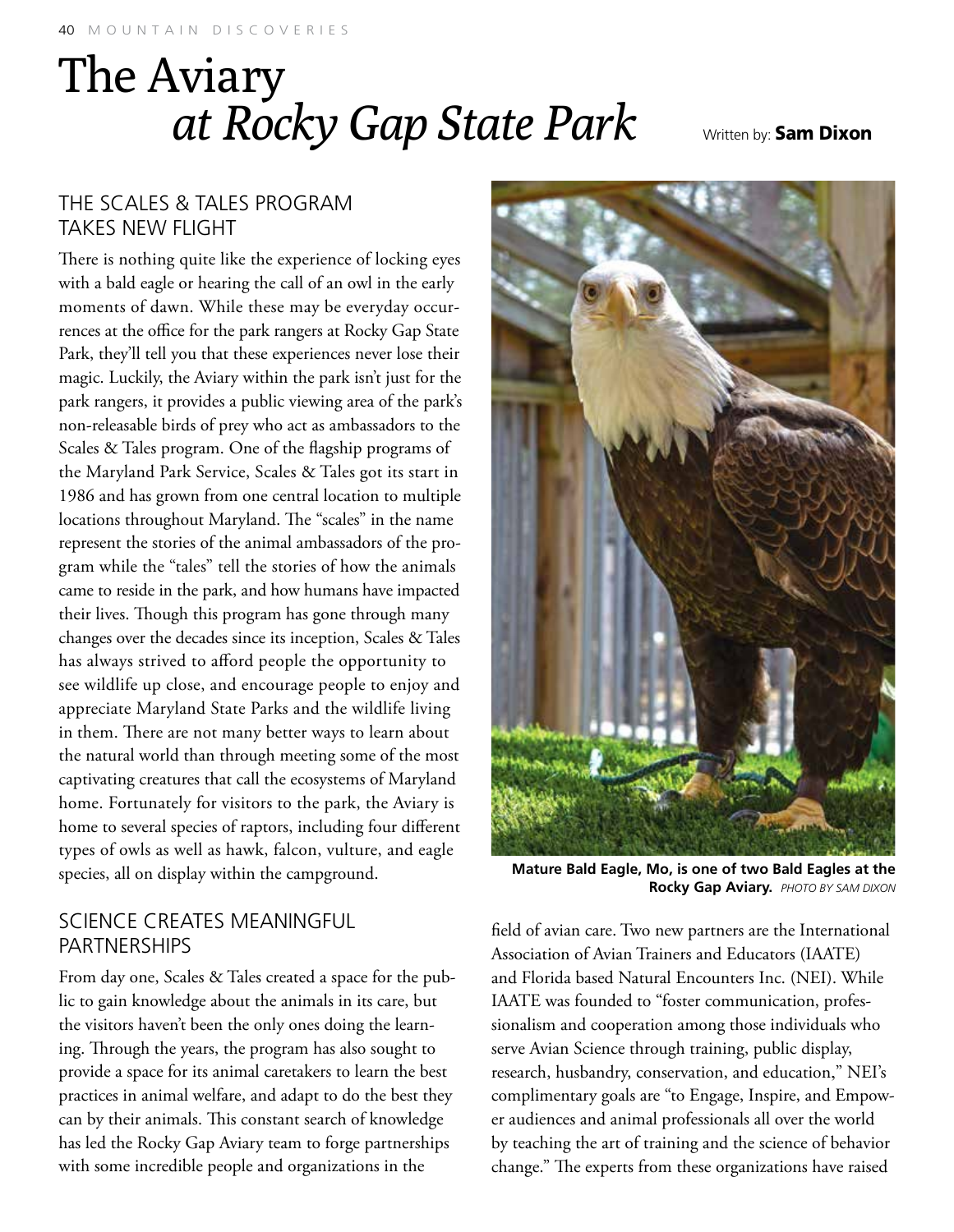

**Selma, a Black Vulture, is a very willing ambassador at the Aviary. Here she demonstrates stepping on the scale for her daily weigh-in and reward from Ranger Sam Dixon.** *Photo by Mike Calhoun*

the bar on what the humans and birds involved in Rocky Gap State Park's Aviary are capable of, and the team that cares for these avian ambassadors are thriving under their mentorship. Where does a partnership between world class bird trainers, park rangers, and Scales & Tales avian ambassadors begin? Where all great partnerships start – communication.

## Creating Trust

Rangers have long-since communicated to park visitors that avian ambassadors are the "partners" of their human caretakers, and that has never been the case more so than now. As Aviary staff started on their new bird training endeavors, they'll tell you that the art of communication has been at the basis of every other skill and technique they have learned. That new level of communication is not only with their fellow human coworkers, but the ones with feathers too. No, this doesn't mean the park rangers are actually speaking to the birds, but that doesn't mean they aren't communicating. Through the IAATE and NEI bird training mentors, who have spent decades refining their skills, the Aviary staff learned that taking the time to stop and observe the behavior of their birds provides a higher level of communication than they could have ever imagined. This moment of pause in the bird trainer also provides a

key piece of communication to the bird itself, and that is they get to choose what happens next. By always allowing the bird to choose the next step forward, or backward, a trust is formed with the animal and caretaker that allows both to gain confidence in each other and the new tasks at hand. Just like each person involved, each bird learns at a different pace and responds to new tasks with different levels of confidence. Some birds require an added level of change in their environment, also called their "antecedents," to make learning tasks easier while other birds

work on new tasks with gusto. Regardless of how long or how many steps it takes to get to the end goal, it is the responsibility of the trainers to learn and observe the bird's behavior to help them achieve the goal at their own pace.

All of this means when you visit Rocky Gap State Park and meet the ambassadors living in the Aviary, whether they are outside presenting a program or weighing themselves on a scale, the bird chose to be there and participate. While hearing the term "animal training" may evoke images of bears on bicycles or dogs jumping through hoops, the tasks being trained in the Aviary look very different. Each task that is learned by one of the avian ambassadors provides an opportunity to increase the bird's overall quality of life as well as enhance their job as an educator. For example, easily getting a bird's weight will help trainers determine a daily diet that will keep the bird healthy and fit, while learning how to be transported in a crate allows the bird to be comfortable traveling to programs and vet checkups without stress. This new level of choice given to the Aviary residents has also led to the birds in the Aviary being differentiated into two categories – the "working" birds and the "retired" birds. The retired birds are those that will now enjoy the rest of their time in the Scales & Tales program with no daily routines other than enjoying meals and soaking up the sunshine. On the other hand, the working birds are the individuals who have shown that they are comfortable and confident working with their human partners, and are part of daily training routines and programming. What does an average day of training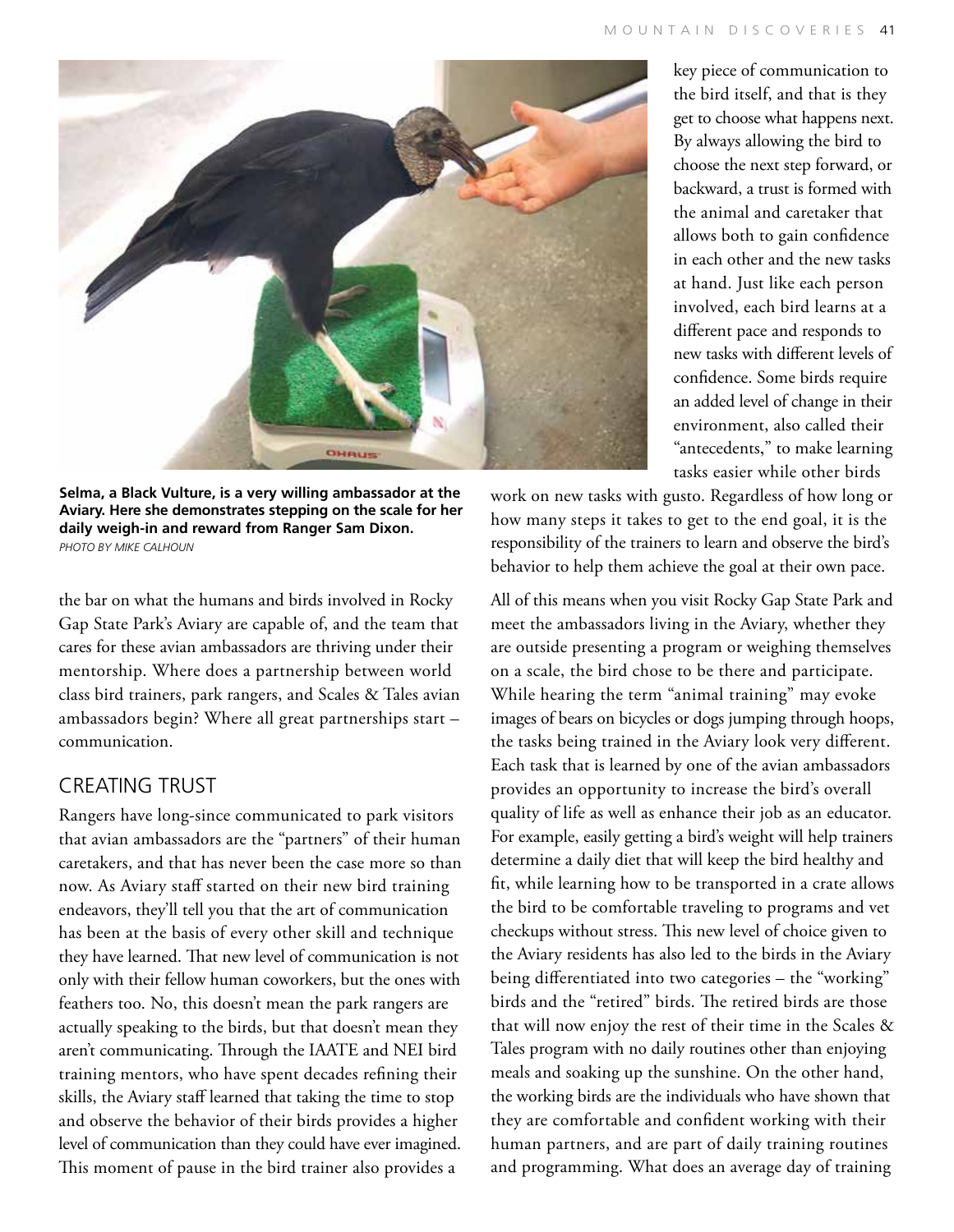

routines look like? Lots of trust building, communication and, of course, rewards.

#### The Rewards Bring Trust, Trust Brings Rewards

Every morning, the first items on the to-do list are gathering the weights of the working birds which will help determine their diet for the day, and setting the day's goals. While stepping onto a scale may seem easy to a person, the bird has to build trust in the trainer asking them to perform the task as well as gain the confidence to physically get onto the foreign object in their environment. As a bird makes progress forward in both trust and confidence, they are met with a reward every step of the way. These rewards are made up of different types of food from the specific diet that was written for the bird that morning. While daily goals for birds are likely to include large goals such as comfortability in their crate, each large goal is broken down into many small goals that will work together to make the task achievable. For instance, if a bird's overall goal is to be comfortable being transported in their crate, they have to be comfortable stepping into the crate, the crate door opening and closing, and the crate moving with



**Top: Seneca, a beautiful hybrid Falcon, interacts with Ranger Mollie Kemp at his environment at the Aviary.** 

**Inset: Notice how intently Seneca is responding to his trainer.** *Photos by Mike Calhoun*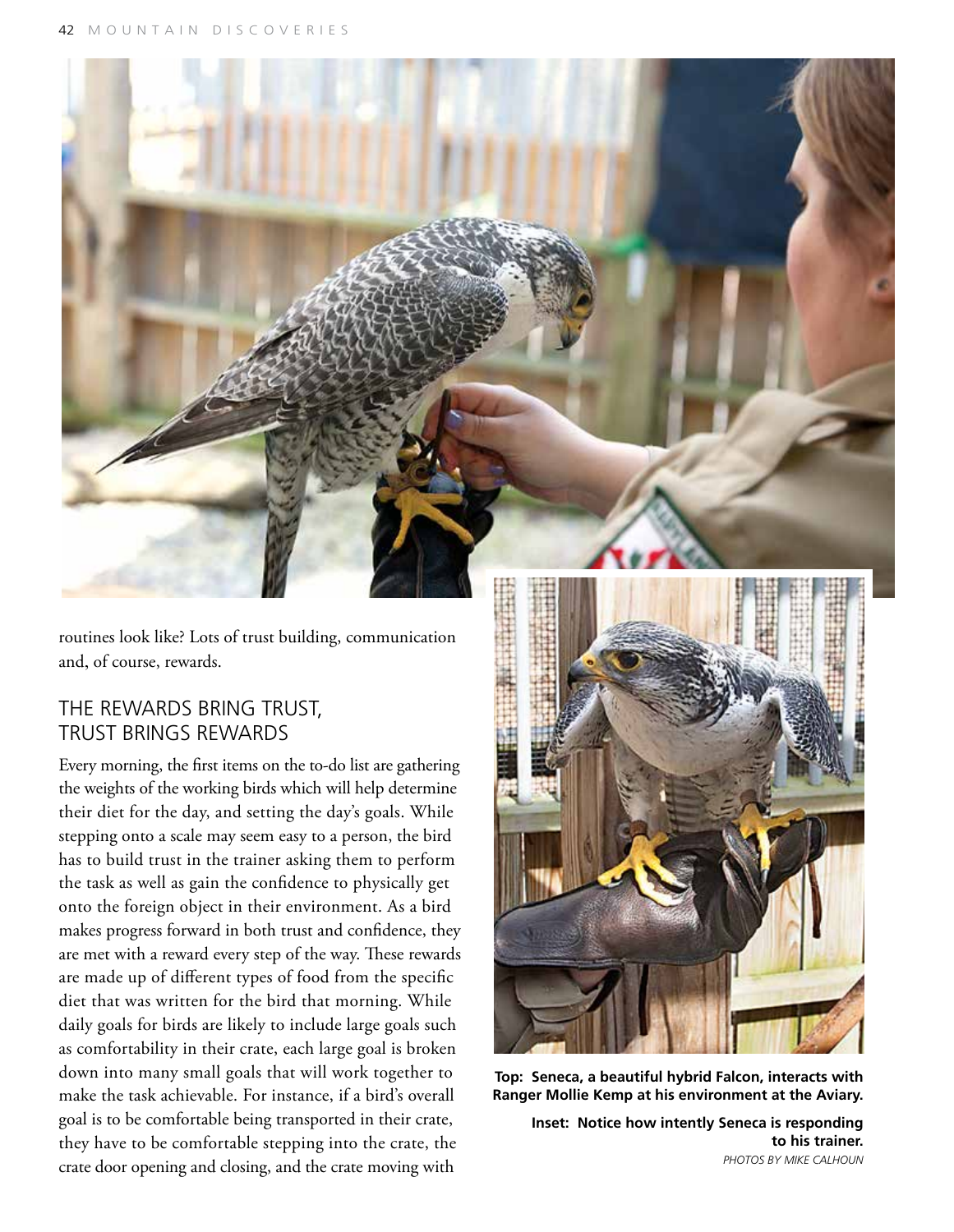them inside to achieve this goal. New training techniques like this mean that visitors who have been to the Aviary in the past may notice a difference in the type of programming they are seeing during their next visit. While some birds may be participating in the standard programs people are used to, other programs may be providing the visitor a front row seat to experience what a training session looks like.

Whether the avian ambassador is out and about during a program, or within their own enclosure meeting the public, their job as educators remains the same. Through meeting the birds, messages about our environment and the people who protect it are able to gain a face and a personality. One of the most charismatic residents in the Aviary is also one that many first time visitors may not take the time to meet at first glance. Selma, the Black Vulture, has taken on the representative role of misunderstood animals that our ecosystem cannot thrive without. By the end of one meeting with Selma, visitors leave with an understanding of the vital role, as "nature's cleanup crew," that vultures play to help rid the spaces we share of diseases such as rabies that impact humans. The change in the world around us, such as shifts in different species' ranges due to our warming climate, can also be discussed through the black vulture. These birds, once a more southern species, can now be seen frequently in the mountains of Maryland soaring with their larger cousins, the turkey vulture.

#### The Power of One

Though the staff may guide visitors to birds like vultures to allow their stories to be heard, other birds need no introduction. The Rocky Gap State Park Aviary is also home to two resident mature bald eagles, Mo and Leo. Messages of survival and a comeback set the stage for park rangers to explain the full story of how one of our most recognizable birds almost came to their end in the late 1900s. While the bald eagle's story may start with the explanation of how man-made problems in the form of the pesticide DDT took this iconic bird to the brink of extinction, park visitors are also met with an inspiring end to the story. Tales of environmental heroes such as the biologist and author Rachel Carson, who worked to shed light on the impact of DDT, provide anecdotes for how one person can change the world and its inhabitants can be impacted for the better. In this new era, DDT may be a thing of the past but other threats face birds of prey, particularly eagles. After tremendous success in combating the consequences of pesticide



**Barred Owl, Rosie, stepping on the scale for her daily weigh-in and reward.** *Photo by SAM DIXON*

poisoning, lead poisoning from lead bullets used in hunting has revealed its devastating effects on scavengers like eagles and vultures. In addition to these pinpointed impacts, the existential threat of a warming planet reveals a larger, looming consequence for more than just birds. With a dire message tinged with doom and gloom, rangers share the threats facing these animals but are eager to remind visitors of the power of one. Just as Rachel Carson shouted from the rooftops, young people all over the world are working to bring to light the effects climate change has on our planet. The power of one gives way to the power of many.

After an in-depth look at all of the new things happening behind the scenes at the Rocky Gap State Park Aviary, it is easy to see that this is not a task that can be faced alone, much in the same way we need to work to protect our planet. The rangers will tell you that it is truly special to have the whole team on board to support the upkeep of the Aviary and welfare of the resident birds. Just like the birds in the Aviary, the park staff that provide care for their